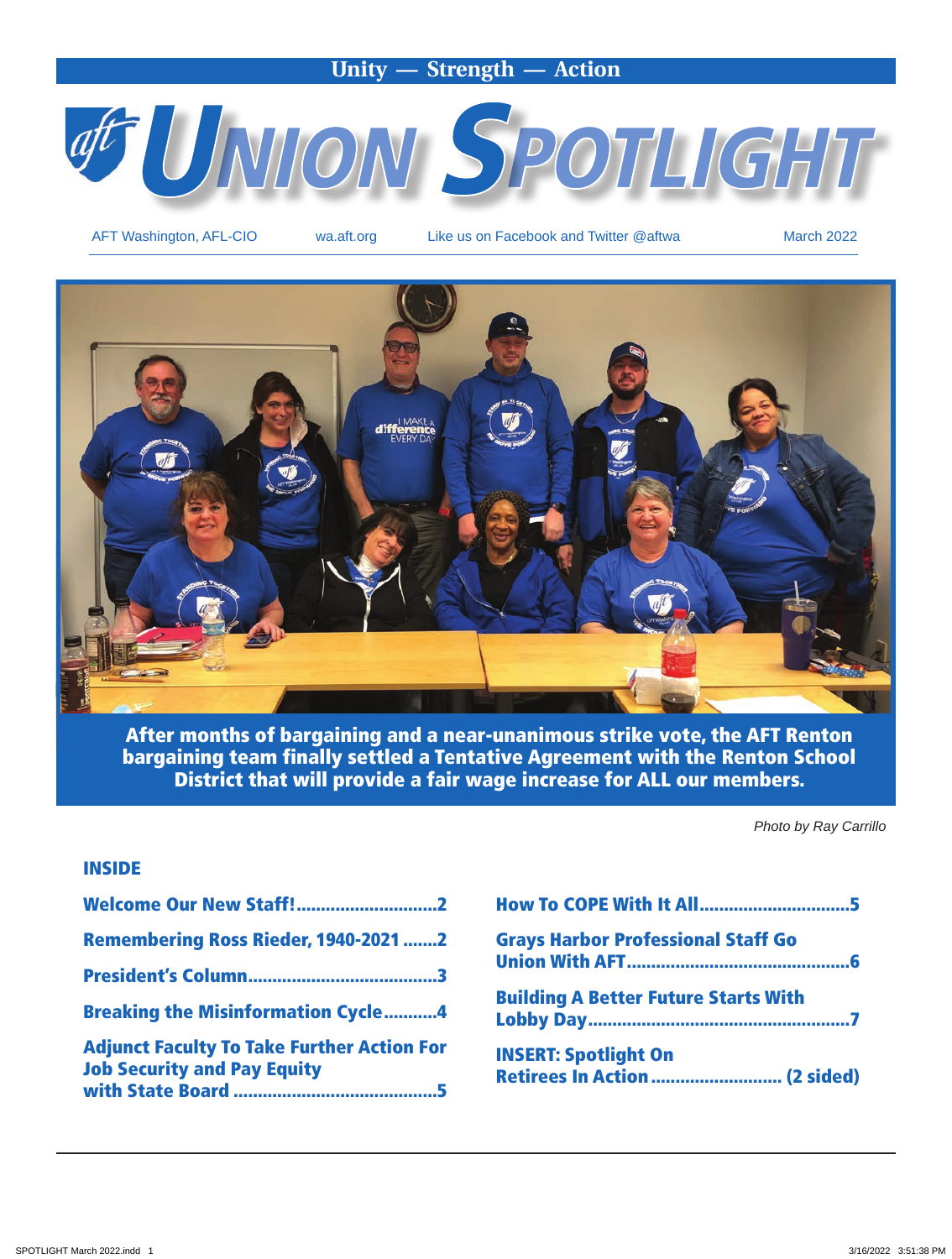# Welcome Our New Staff!

*By Cortney Marabetta, Communications Specialist*

Since October, AFT Washington has<br>Sprought on board two new staff, bringing us up to full strength again, with results already showing!



In October, HyeEun Park came on board as the Government Relations Specialist. She brings over a decade of community organizing, political campaigns, and government relations experience to the

HyeEun Park

role. Previously, HyeEun served as a senior policy analyst for the Washington Black Lives Matter Alliance, program manager during the 2020 Census for King County, and political strategist for YWCA Seattle, King, Snohomish. She earned her undergraduate degree from the College of St. Benedict/St. John's University and earned her MPA from CUNY Baruch as a National Urban Fellow. Outside of work she enjoys being with friends and volunteering.

You can reach out to her at hpark@ aftwa.org. She's been in meetings and conversations over the last four months,



Gissel Uribe

you all."

welcomed the very experienced Union Organizing Representative, Gissel Uribe, who commented "I'm really excited to be joining AFT Washington. As we all know, times are changing and with them so are our working conditions and our home lives. I believe having a strong union membership is the best way to get us through hard times and the collective power it will take to create a future we are proud of. I come with many years of experience both in the labor movement and community organizing in California, Arizona, Colorado, and Washington State. My goal is to share the tools I've learned over the years and grow with

so you may have

Additionally, in January, AFT Washington

seen her by now!

You can reach out to Gissel at guribe@ aftwa.org. She's working hard to get to know members, so expect to see her soon if you haven't already!

## Remembering Ross Rieder, 1940 – 2021

#### *By Karen Strickland, President*



Ross Rieder

Ross Rieder! What a solid<br>
Rock he was, both within AFT Washington and in the Labor Movement! He was part of the union since 1962 – first as activist and leader in Local 772, the Everett Federation of Teachers, then as the President of the Washington Federation of Teachers, our Retiree Chapter President, and

finally a member of the AFT

Washington Executive Board. In addition, he contributed significantly to the Pacific Northwest Labor History Association, creating beautiful and inspiring calendars, teaching labor history classes, and much more.

Ross was always ready to share a bit of history, a bit of *(Continued on pg. 8)*

### AFT Washington Executive Board

President **Karen Strickland**

Vice President At-Large Pos. 1 **David Ortiz**

Vice President At-Large Pos. 2 **Vacant**

Vice President At-Large Pos. 3 **Richard Moore**

Vice President for Community and Technical Colleges Council  **Jaeney Hoene**

Vice President for School-Related Personnel Council  **Diane Hollstrom**

> Vice President for 4-Year Colleges and Universities **Peter Pihos**

Vice President for Contingent Faculty  **Jacqui Cain**

Vice President for Legislative Affairs **Susie Wilson**

Vice President for Higher Ed Classified Personnel **Vacant**

Vice President for Paraprofessional Classified Personnel **Gillian Reese**

Vice President for Legal Defense **Tran Phung**

Vice President for Human Rights **Tracy Lai**

> Vice President for COPE **Travis Margoni**

> > **Secretary Eric Hamako**

**Treasurer Kenneth Pimpleton**

Retiree Chapter Representative **Renee Potter**

> Parliamentarian **K. Ann McCartney**

Board meetings are usually held on the first Saturday of the month except for holidays and summer months. Board members are elected to two-year terms. AFT Washington represents over 6,500 members and prospective members in early childhood education, K-12, and higher education in Washington State and is affiliated with the American Federation of Teachers, which represents 1.7 million members nationwide.

> Editor, Cortney Marabetta cmarabetta@aftwa.org *Photos by Cortney Marabetta unless otherwise noted.* 206-242-4777 ext. 8084 Toll free: 1-866-99-AFTWA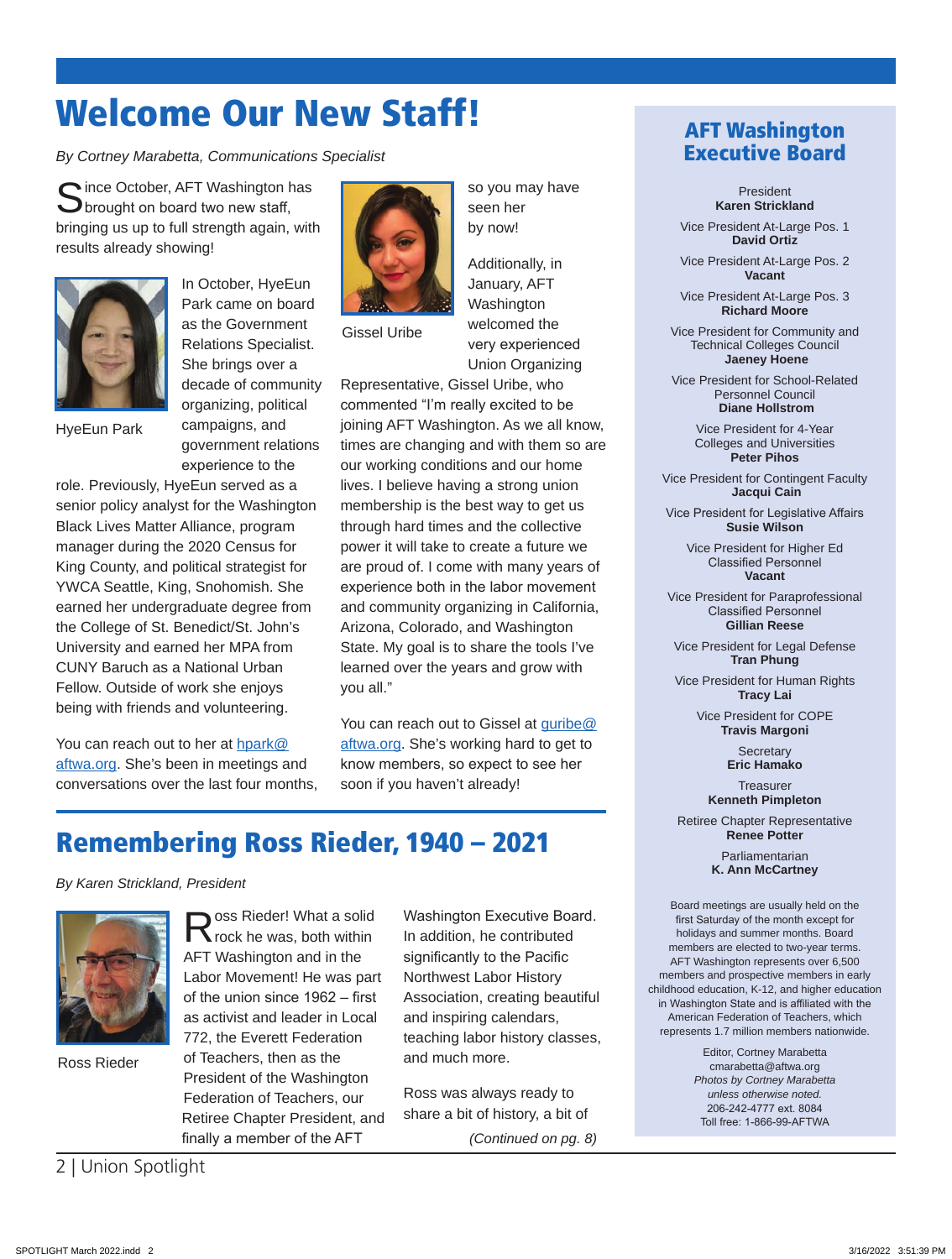

*Karen Strickland*

The freedom to thrive is a big idea that has been rattling around my mind for the last several months. I first encountered the phrase in AFT messaging around investments in education, and then as the title of an AFT Human and Civil Rights conference panel our Human Rights Vice President Tracy Lai was part of, Freedom to Thrive: Combating Anti-Asian Hate. A quick internet search introduced me to a national organization based in Portland called Freedom to Thrive. Their work seeks to "build a world where safety means investment in people and planet and an end to the punishment-based criminal and immigration systems." Their work centers the voices of those most impacted by the system and flips the script from how do we control *"bad" behavior* to asking the question *what is it that allows people to thrive and bring forth their best selves*? It's an important question to ask.

As I write, we are halfway through the 2022 legislative session. In small and large ways, legislation introduced has the potential to create the conditions providing people the freedom to thrive. But of course, it can also do just the opposite. Today I read about bills moving through the state House and Senate, HB 2050 and SB 5535, with bipartisan support, that will end the current practice of charging families the cost of locking up their children sentenced to prison time. The existing law is the epitome of a punishment-

## President's Column

driven view of people, and it is devastating to those impacted, who very often struggle with trauma, alienation, poverty and other soul-crushing experiences. First your child goes to prison, then you get the bill. That is just wrong.

Like these two bills, our legislative agenda seek to create conditions that give people the freedom to thrive, such as through liberation from student loan debt, greater access to college and apprenticeships, and making sure everyone, regardless of immigration status, has access to healthcare.

At the federal level, the Build Back Better (BBB) bill is rich with investments in humans. The policies in it are worth a fight. They include expanding the child tax credit, investing in childcare and early learning, making prescription drugs more affordable and capping costs for some, incentivizing clean energy and much more.

No single policy will do the trick, and opportunities exist outside of the legislative process that must be enlisted in this work, but when we operate from the premise that given the opportunity and resources people will strive for good, we can create communities and institutions that provide the freedom to thrive.

As educators we see the power of policies that open doors to learning and growth and create space for healing. What is education if not liberation? This premise is also congruent with our work in the labor movement. What is the labor movement if not a force to "*combat resolutely the forces that seek to undermine the democratic institutions of our nation and to enslave the human soul*," as the Washington State Labor Council constitution inspiringly asserts?

From the right, however, we see a pattern of policy designed to constrain, limit, and squelch. Proposals that seek to stifle academic freedom with prescriptions about what can and cannot be

taught abound, both here in Washington and throughout the country. Book bans are rampant, intending to narrow exposure to the full range of human experience. Efforts to force people in the LGBTQIA+ community back in the closet steal their freedom to thrive. Denying the cultural diversity that has built our country and enriches our communities steals the freedom to thrive from all, especially those whose histories are made invisible. Narrowly defining ways to be, on any criteria, opens people to harassment, discrimination, and violence, the very opposite of liberation and freedom to thrive.

As we look at our work this year, we must remain committed to protecting and expanding our collective liberation. When our legislative session wraps up on March 10th, we will shift to electoral work, endorsing candidates and mobilizing to get them into office. This will be no ordinary election year. A backlash to the progress from last year's legislative session is showing up now. Legislators we have endorsed who supported that progress are at risk of losing their seats and will need our help.

We can expect the use of disinformation, the exploitation of economic insecurity and the promotion of hostility and violence as tactics used by those who seek to smother our freedom to thrive. But we know the tactics, and we know how, and why, to defeat them.

You, as a member, play an important role in this work, no matter how you choose to be involved. If you'd like to help decide which candidates we will support this year, our Committee on Political Education can always use more members. Our Human Rights Committee and Institutional Equity and Accountability Alliance create space for sharing both threats to our collective freedom to thrive and seize opportuni-

*(Continued on pg. 6)*

Union Spotlight | 3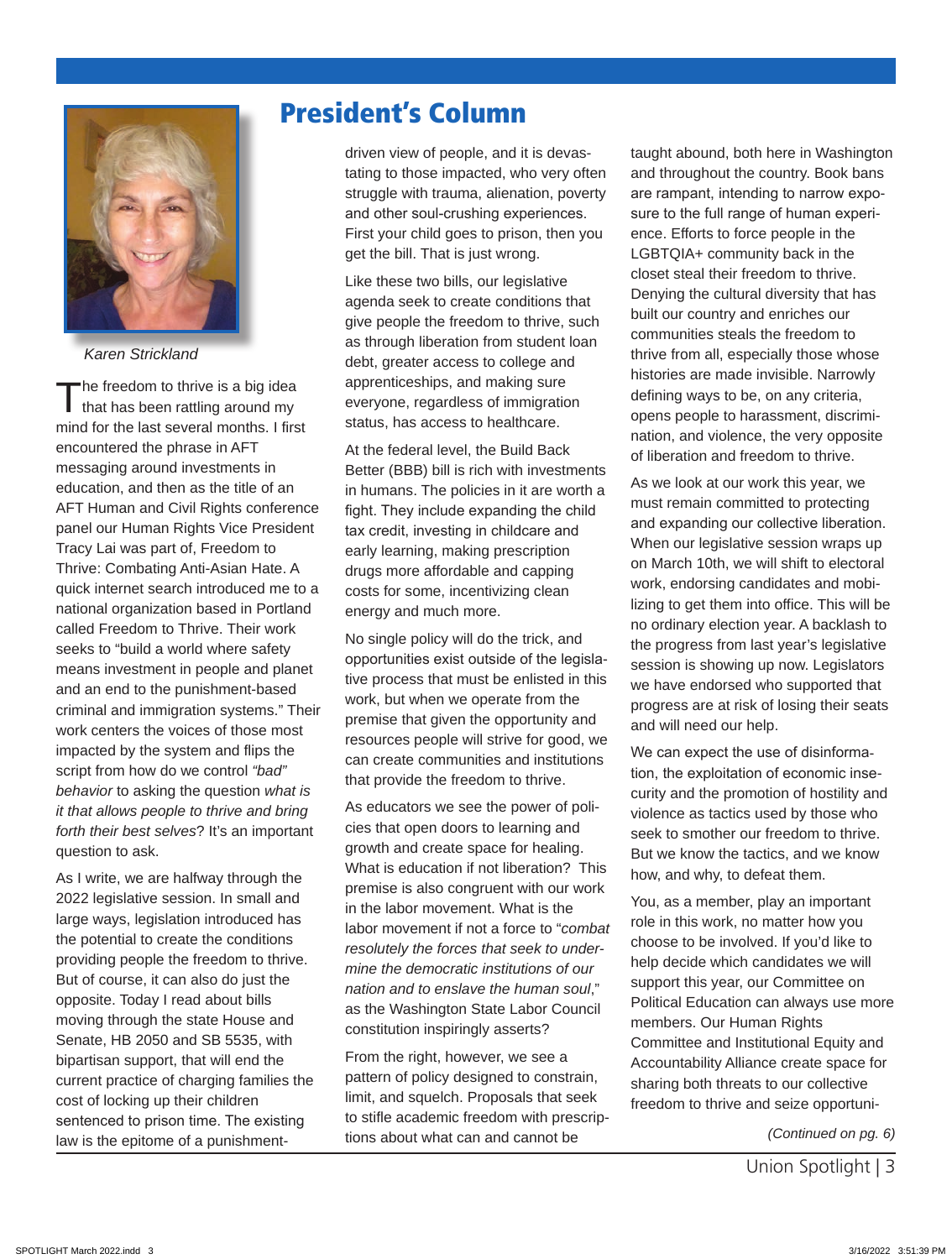## "Misinformation." A word that's popping up all over the place, often matched with tones of disdain

Breaking The Misinformation Cycle

*Inst. Of Technology; and Meredith Forney, Librarian at Large, Pacific Lutheran University*

and frustration. Misinformation, defined by Merriam-Webster as "incorrect or misleading information," can be found from newspaper articles to social media posts, but what does it say about our culture of information sharing? As librarians, we are concerned with both the created information as well as how it is engaged with and then distributed.

Two years into the Covid-19 pandemic, it seems like each day there is new information we need to digest in order to keep us safe as guidance evolves. However, there are many sources out there claiming to be experts on topic, that instead produce easily-shared false or misleading media. Is reading and analyzing information required? Of course not. Part of this behavior is due to the nature of information: something exciting creates a sense of urgency, and often the urgency to share is at odds with reliability. There is an intense need to understand what is going on and how to fix it. Even the most reliable of sources are doubling back and releasing seemingly (or actually) contradictory information as health care experts make discoveries. The production, dissemination, and consumption of information happens in a cycle. The "first wave" of that cycle arrives before fact checkers, be they you, your neighbor, or organizations like *Snopes* and *Politifact*, have a chance to check and crosscheck the details. As such, overeager information sharers, even if they have the best of intentions, often find themselves spreading misinformation under the guise of truth.

One contributor to the spread and source of misinformation is social media, an

increasingly-used space where we all go for ideas and information, which historically lacks system-wide tools for evaluation and review, and is ever available to inundate and overwhelm the user. Some social media platforms are making efforts, causing us to pause and consider the articles we're encountering: Twitter detects whether the article has been viewed and asks the user if they would like to read the article before retweeting. But even this measure is easily ignored, and most social media platforms do not have such features.

*By Lauren Bryant, Usability & Web Librarian, Shoreline Community College; Greg Bem, Faculty Library Coordinator, Lake Washington* 

Librarians are consistently encountering the relationships students and educators have with information in this fastpaced reality. With so many sources to sift through, many do not feel they have the time or skills to suss out which articles or posts are reliable. We encounter clickbait, where the title of an article seems engaging, impactful, and shareable, but the content of the article ends up being fluff. We also see media where small slivers of information are pulled from articles and given out of context. We encounter anonymous articles on professionally-designed blogs, articles lacking context from local news channels, and even articles that are a few sentences, having been published before full reports are ready. A professionallooking blog can have nicely formatted articles that are intended to look like news reports and even librarians have to use our evaluation checklist to discover that many of these are intended to push a political agenda or endorse an underlying service or product.

Publications matched with witticisms and trendy language carry and build the messaging across platforms, often reinforced algorithmically through clicks, and psychologically through likes.

Especially when the content is upsetting and threatening, this process can be exhausting. Feeling a responsibility to be informed, students and educators alike are overwhelmed and burnt out through information overload and the drive to connect to everything at all. Information and misinformation, in the end, compounds and can be very defeating.

The effects of overload not only overwhelm but reduce our critical thinking and distort our awareness. It can even leave our biases unchecked and, over time, reinforce beliefs and fears, and prevent us from deeper connections to science, data, and truth. Our stances are reinforced. We are driven to lean into what we know and what feels comfortable. And while on the surface they may feel normal and easy, conversations become more challenging as we lose that ability to have discourse, to connect, to learn, and be educated, both alone and with others.

Do not despair! You are not alone and help is available. The same tips, tools, and strategies librarians have always promoted to support research in the academy and everyday life are just as relevant in today's information and media landscape. We believe that slowing down and asking questions about information can help disrupt the spread of misinformation by acknowledging there is a cycle to information and we all have a role to play in that cycle. These strategies are practical, and contribute to an, universal skillset we librarians proudly praise: information literacy.

When it comes to misinformation, first consider the source. Beyond the organization's name, what is the role of the author and their platform? Second, how is the publication being fiscally *(Continued on pg. 6)*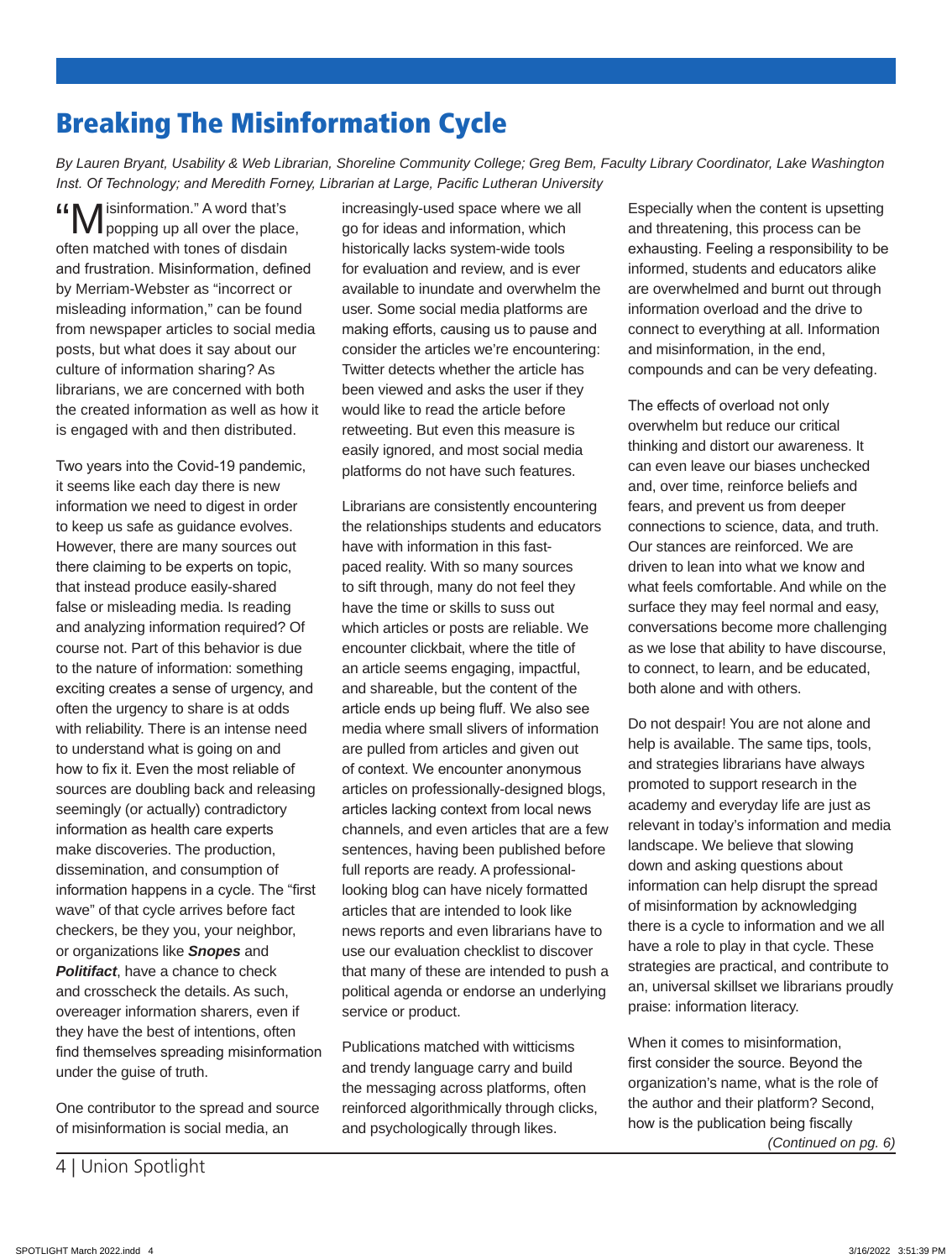## Adjunct Faculty To Take Further Action For Job Security and Pay Equity with State Board

*By Jacqui Cain, Vice President for Contingent Faculty, and Enrie Marusya, Union Organizing Representative*

Regular readers may recall the action that adjunct faculty took back in October 2021: dozens of adjuncts and their tenure-track peers attended a meeting of the State Board for Community and Technical Colleges to present a petition reminding the State Board of their obligations to treat faculty equitably under RCW 28B. Many gave testimony about their experiences with loss of work during the pandemic. Since then, we have attended subsequent meetings with the goal of sparking a commitment.

These actions included meetings of the entire board and also conversations with some board members.

We've made our goals clear to the State Board. They include adding benchmarks to the State's *Best Practices for Part Time Faculty* (which you can find on the State Board's website at https://www. sbctc.edu) of 85% pay parity per credit hour for adjuncts, and moving towards 70% full-to-part-time faculty ratios.

As of yet, the Board hasn't taken any actions on these issues. Instead, they are continuing their practice of "informal conversations" with no resulting commitments. We need to make sure they know the lack of progress on these issues is hurting adjunct faculty. The Contingent Faculty Issues Committee (CFIC) is asking members to prepare for another action at the next State Board meeting on March 30th-31st. Public comment tends to be on Day 2, so stay tuned and mark your calendars!

## How To COPE With It All

#### *By Anna-Marie Magdalena, State Affiliate Political Organizer*

At AFT Washington we work to elect candidates who represent our values of fully funded public education, good quality living wage jobs, and an economy that reflects racial, social and economic justice and the freedom to thrive.

One of the ways we do this is by endorsing and contributing to candidates for elected office who share our values and pledge to support our members. Members are involved in the endorsement process from beginning to end through involvement in our Committee On Political Education (COPE). COPE is led by Travis Margoni, AFT Yakima Faculty, Local 1485 and AFT Washington VP for COPE.

#### **How does the candidate endorsement process work?**

Our endorsement decision is based on the candidate's response to a questionnaire developed by members of COPE. We establish a low and a high cutoff, below which candidates don't get an endorsement and above which they do. The group in the middle is evaluated

by the committee members; in addition to the candidate's values, we consider their analysis of the issues and opportunities our members face, their ideas and plans for addressing community needs, and other work they have done to strengthen communities. We also consider the legislative scorecard we maintain for incumbents, the WSLC scorecard, and the candidate's responsiveness.

After this process is concluded, the committee's final recommendations are made to the AFT Washington Executive Board at the May board meeting.

#### **Contributing to candidates who represent our values**

The contributions the committee makes to candidates come from the voluntary donations our members make to our COPE fund. We know that private companies that profit from student debt, privatization of our public education system, and keeping workers' wages low make major contributions to candidates.

Our 6,500 AFT union members make

up part of the larger labor community through the Washington State Labor Council (WSLC), which represents more than 550,000 union members throughout our state. We are encouraging each local to make sure they have representation at this year's WSLC COPE Convention on Saturday, May 21st as we discuss our endorsements and our plan to win for labor and working people in 2022 mid-term elections.

#### **How can you and your local be involved in the process?**

- 1. Join the AFT Washington COPE **Committee**
- 2. Contribute to the voluntary COPE fund
- 3. Volunteer to represent your union during candidate interviews
- 4. Speak to your local leadership about representing your local at the WSLC COPE

For more information contact Anna-Marie Magdalena, State Affiliated Political Organizer at amagdalena@aftwa.org.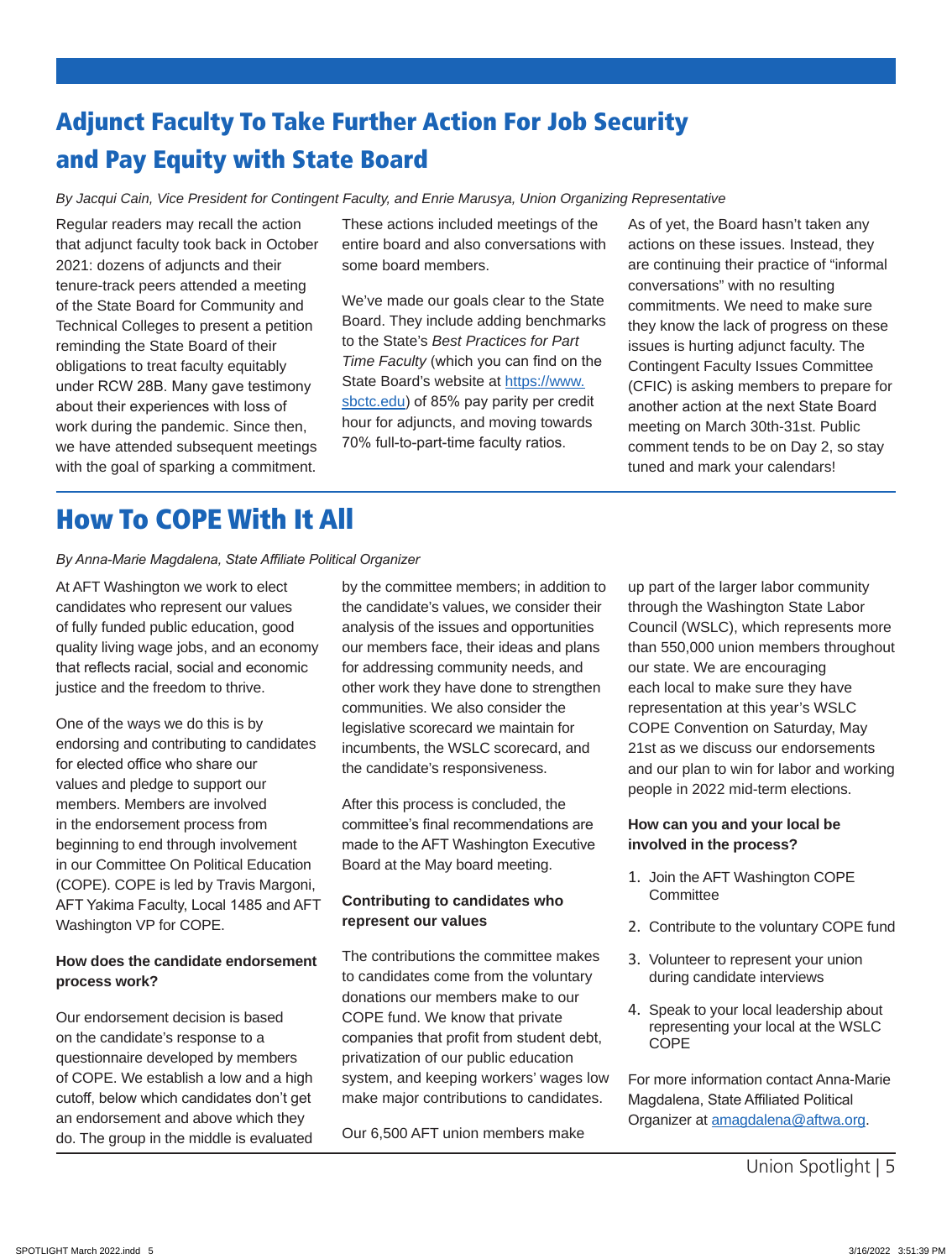### Breaking the Misinformation Cycle

#### *(from pg. 4)*

supported? Are there ads within the work? Is the material being supported and promoted to align with another agenda? Third, have the statements in the article been aligned with other articles, publications, or events that support the statements, and are the citations for those external sources available? Fourth, when it comes to the graphs and other visual representations of information, what data is included and what's left out?

Limiting your media intake or depending only on the most reliable publications is one great way to avoid burnout. Some of the best sources for health sciences articles that are peer reviewed include PubMed, run by the National Library of

### NewsGuard Subscriptions Available

The AFT is partnering with NewsGuard, a service that rates news and information sites to combat misinformation. If you are interested in getting access, fill out the form at https://www.newsguardtech.com/aft Medicine; Google Scholar; and the health sciences focused database, CINAHL.

The brutal truth is that in most situations, our emotional reaction to information, and the sense of urgency to share the information, will take over before each of us can stop to question. And in such a tumultuous time, taking extra care to seek out only the most reliable sources of information can contribute to our emotional well-being. That is why we firmly believe that this work is not for the individual, but for the community. Academic and school librarianship is often concerned with individual information needs, but misinformation reflects a systemic nature and communal imperative. Discuss the information you find, your questions about it, or your feelings about the onslaught of news with your friends and colleagues. They might be feeling the same way, and may have insight or experience that you have not yet considered. Remember, misinformation and the burnout that it causes is a community issue, so talk about it with your community.

So our final strategy: when in doubt, or

even when you just have a few moments, bring it to your local librarian, and let's talk about it. We obsess over this kind of stuff, and we work alongside wonderful projects like UW's Center for an Informed Public (creators of **Misinformation Day!**) and the **News Literacy Project** to bring resources and trainings to our communities. Additionally, we strive to find the best sources of information available to educate and evolve our reading, analyzing, and sharing. We are also of the community, and want to promote our communities' safety.

The sheer volume of reliable and unreliable information we encounter everyday can make us feel as though we will never be able to understand our current world. We empathize with this feeling and even those among us with excellent research skills feel uncertain and confused at times. However, by remembering to slow down, wait for the facts, ask a few practical questions, and engage in thoughtful, supportive discussion with your friends, colleagues, and librarians, you too can tackle misinformation and information overload.

### President Message

*(from pg. 3)*

ties to expand that freedom. I invite you to reach out to our office (aftwashington@aftwa.org) to get involved.

When we work to expand the freedom to thrive, we will be joined by working people throughout our country. At the beginning of the pandemic, we saw the stark holes in our safety net. We came face to face with the hypocrisy of naming essential workers who then were treated without regard for their safety and well-being. And we saw that being in a union made a real and positive difference when faced with dramatic changes in the workplace. People are saying **NO** to demeaning workplaces and **YES** to figuring out how we do it better. We who believe in the freedom to thrive have the opportunity and the power to push us closer to that ideal…we need simply to seize it!

Stay tuned - you will hear from us in the coming months, calling for you to join us in the work to make real the freedom to thrive for all!

### Student Debt Success Story!



Kathryn Smith is getting her student loans discharged, thanks to the changes to PSLF. "I wasn't eligible until the temporary expansion went into effect in October. I was on an extended repayment plan, and these student loans would have continued into or delayed my retirement. I am so relieved my loans will soon be forgiven. It's like a tremendous weight was lifted."

Check out http://www.aft.org/pslf to see if you qualify!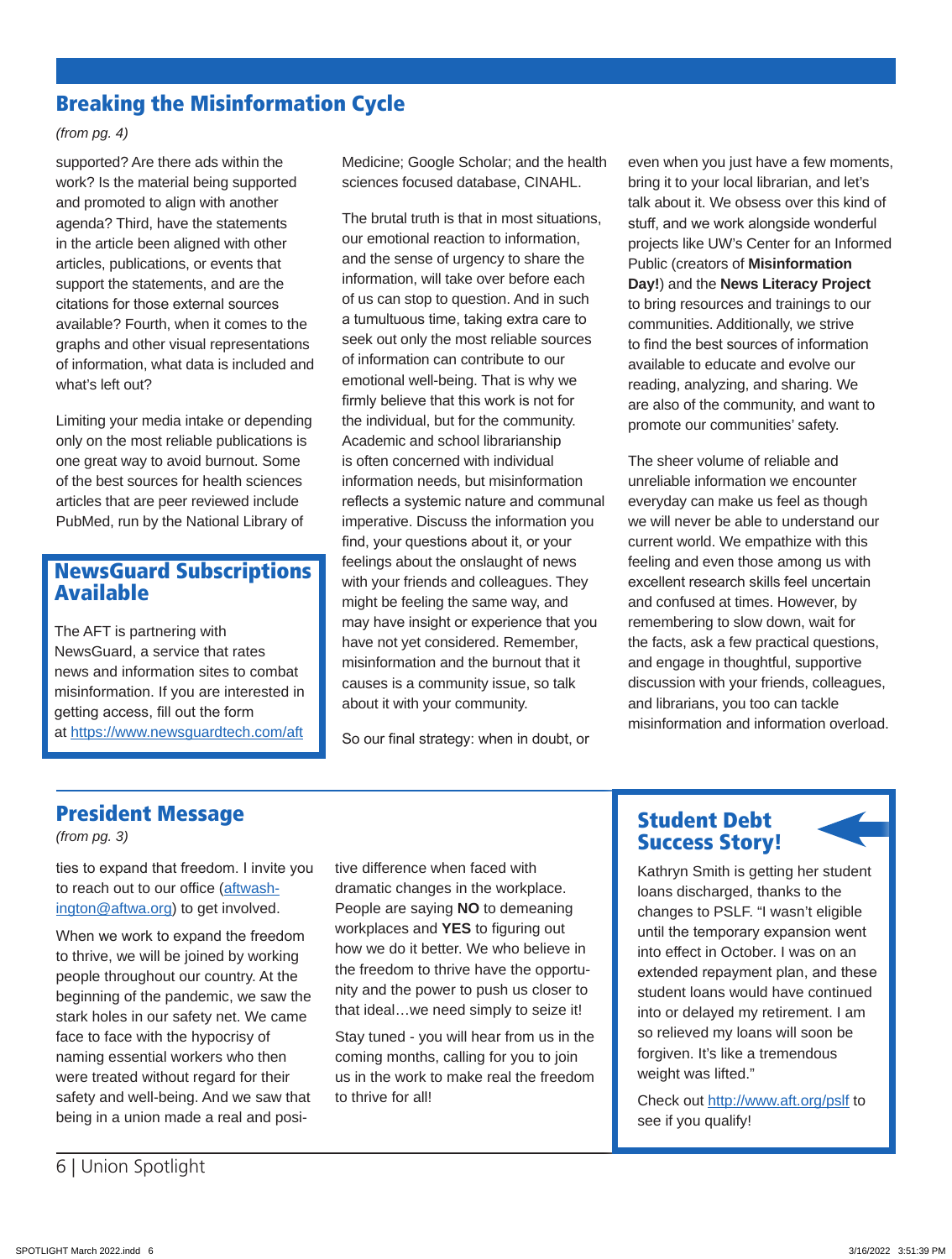### Grays Harbor Professional Staff Go Union With AFT

*By Bob Downing, Union Organizing Representative*

C tudent Support Specialists, Program Coordinators and Directors, Education Navigators, and other professional exempt staff at Grays Harbor College have organized their union with AFT! The Public Employees Relations Commission certified the new bargaining unit in December following a showing of more than 78% of employees in favor of unionization.

Now professional staff will join with Grays Harbor faculty in having a voice over working conditions as they prepare to bargain their first union contract. The faculty local 4984 is taking steps to include the professional exempt staff as part of their local, which means one big AFT local will include a broad range of Grays Harbor College employees.

Associate Director of Running Start Lori Christmas was central to the organizing drive. As she said, "I was a student here once. Now I help future students enroll. We want our students to succeed, and our college to succeed. By having a union, now we have more tools to ensure our voice is being heard and respected at every level of the institution."

## Building A Better Future Starts With Lobby Day

*By Anna-Marie Magdalena, State Affiliate Political Organizer*

AFT Washington's Lobby Day 2022: Building a Better Future was a huge success thanks to our union members' participation. Members representing locals in communities of all sizes met with legislators across the political spectrum.

The goal of Lobby Day is to inform our legislators about our top legislative priorities for the 2021-2022 session. This year we focused on:

 • Funding a robust wage increase to education workers so they can afford to live in the communities they work in.

 • Making higher education more affordable and accessible by increasing the Washington College Grant from 50 to 70% of the median family income and creating a bridge grant program.

 • Providing information about the federal Public Student Loan Forgiveness program to public employees and setting an multiplier for adjunct faculty hours.

 • Fully funding School Employee Benefits for Federation of Head Start Employees Local 6153 members.

Throughout the day, members had the opportunity to hear from a variety of organizations, union members and leaders.Yakima Comité students Yadira Chavez, Nancy Cruz, Miguel Rojas and Xochilt Lopez shared their group's work to support students at Yakima Valley Community College and the support students need from faculty to organize successfully on campus.

Conversations with Senator Emily Randall (D-26), Chair of the Senate Higher Education & Workforce Development Committee and Vandana Slatter (D-48), PharmD, Chair of the House College & Workforce Development Committee included learning about their legislative priorities for the 2021-2022 legislative session and how they plan on making substantial investment in our CTCs in the next biennium.

In addition to speaking with legislators, our members had opportunities to hear from Karen Richter from Puget Sound Advocates for Retirement Action on their legislative agenda, which prioritizes access to basic needs such as healthcare for retirees. Nicole Grant, from 350 Seattle, spoke on the intersection between climate justice and labor, and Cherika Carter, Political and Strategic Campaigns Director with the Washington State Labor Council spoke

on how our members can increase our political power, including through the council's Labor Neighbor program to get out the union vote in the upcoming 2022 primaries and elections.

AFT Washington Executive Board and (Re)Invest in Our Colleges team members Tracy Lai, VP of Human Rights and Jacqui Cain, VP of Contingent Faculty Issues, spoke on the Road to 2023 about their work to get funding for our Community and Technical Colleges, specifically on the issues of pay equity. They shared their strategies on membership engagement and their locals' organizing capabilities.

Our participation in events like Lobby Day sets us up for success in the next session, when the biennium budget will be decided. We will be requesting major investments in our CTCs, and that strategy will be decided by our members participating in AFT Washington's several political advocacy committees.

If you are interested in finding out more or deepening your political engagement, please reach out to Anna-Marie Magdalena, State Affiliated Political Organizer at 206-475-8775 or email amagdalena@aftwa.org.

Union Spotlight | 7